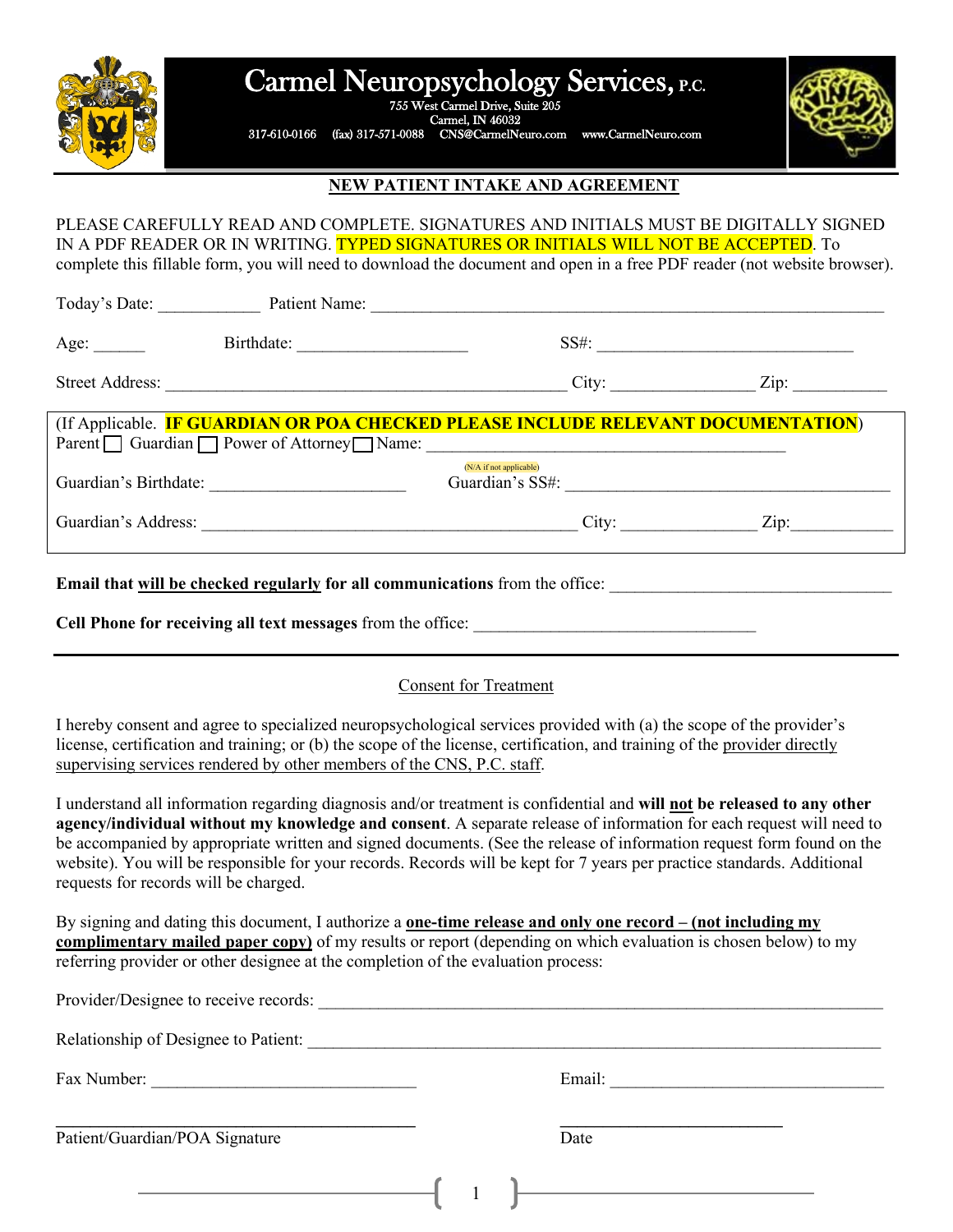#### Limits to Confidentiality

I understand that there are some exceptions for breaking confidentiality when required by law which can include danger to others (such as elder/child abuse or neglect) or danger to self (if there is serious intent to harm myself or another person).

Please be aware that you will waive your right to confidentiality if you post anything to social media or request a third party investigating your care become involved. In those instances, I understand and agree that **I have by my own accord chosen to waive my confidentiality, and I authorize CNS, P.C. to share all of my protected information, when necessary, in order to appropriately respond to any social media or third-party entities investigating my care**.

I AGREE AND CONSENT TO THE CONFIDENTIALITY AND LIMITS OF CONFIDENTIALITY AS NOTED ABOVE (INITIALS) \_\_\_\_\_\_\_\_

#### Insurance Claims

CNS, P.C. believes that patients should have the freedom and right to choose their medical care based on medical need rather than dictated by cost containment Insurance standards. As a result, CNS, P.C. offers flat rate services to avoid the delays and obstacles of insurance. Research shows that this gold standard of care results in an **average of 3 to 9 month quicker completions rate, better evaluations not limited by insurance, and ultimately results in more effective and efficient treatment, better access to care, and better patient well-being and satisfaction**.

CNS, P.C. maintains credentialing through most insurance companies, but **effective 4/1/2022 CNS, P.C. will not submit claims to insurance companies or be involved in any insurance pre-certification, authorization, submission, claims rejections, or appeals**. Not only does this cut costs to our patients, but it allows for us to focus on patient care and provide appropriate and medically necessary care not limited by insurance company policies.

**Upon completion of your services (and if requested)**, you can be provided – (along with your **mailed paper report or results** if you have completed an evaluation) a receipt so that you can file with your insurance company for reimbursement. **It will be the patient/guardian's responsibility to file their own claims and receive any refund as dictated by your insurance company and plan options you have selected with them**. Medicaid/Medicare plans are not eligible for claims reimbursement and prohibited from use in this way. If necessary for your claim submission, any insurance forms should be completely filled out so that only the doctor's signature is required.

I AGREE AND CONSENT TO THE INSURANCE CLAIMS AND UNDERSTAND THAT I WILL INDEPENDENTLY SUBMIT MY CLAIMS TO MY INSURANCE COMPANY SHOULD I DESIRE TO DO SO (INITIALS) \_\_\_\_\_\_\_\_

#### No Show/Late Arrival Policy

I acknowledge that if I am late to an appointment that CNS, P.C. will need to modify my evaluation process for the remaining time which may result in less or incomplete results. I agree that I will make contact **before the start of my scheduled appointment** with CNS, P.C. at the email or phone listed on the website if I am expecting to be late. **I understand and agree that if I fail to make contact before the start of my scheduled appointment that this will be considered a no show, and understand providers will not wait for the duration of the scheduled appointment time if I do not make contact prior to the appointment start time.** I hereby consent and agree that if I do not show or are a no show for an appointment that has been scheduled and confirmed by CNS, P.C. that I waive the payment made to CNS, P.C. for their time set aside for that appointment.

**Note: Cancellations must be made at least 2 business days (48 hours or more if during the weekend or holiday) before your scheduled and confirmed appointment or the patient will be charged the full appointment price.**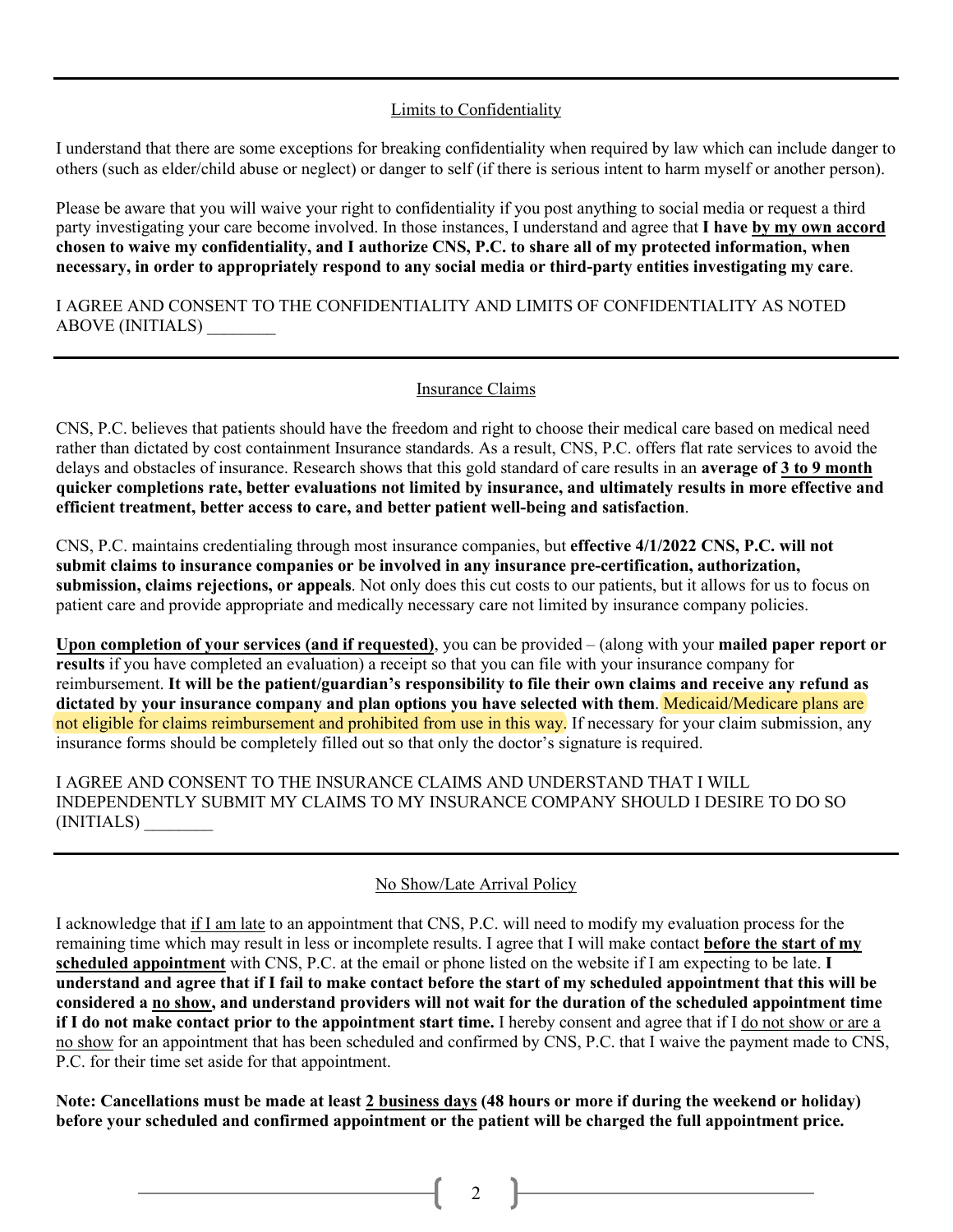## Payment, Fee Processing, and Claims Policy

To accommodate you, we accept check, cash (in the exact amount due), or money order. We also offer payment options for credit cards; however, **a credit card processing fee of 4% will be added to your principal due to cover the transaction fee.** If you wish to avoid this fee, we recommend paying instead by check, cash, or money order; **however, you must still provide a credit card on file in the event your case becomes forensic in nature.** Please allow 3 days for credit card processing fees to clear and 8 days for checks to clear.

### **Once your payment has cleared, scheduling will reach out to you by the email selected above to offer an appointment.**

**IF I CHOOSE TO FILE MY OWN CLAIMS WITH MY INSURANCE COMPANY**, I agree to be responsible for all services and fees rendered to me and my family regardless of insurance benefits. I understand that if I choose to file my own claims through my insurance carrier, that they (the insurance company) will determine a refund to me – if any – based on the plan and coverage I have selected with them. I understand that CNS, P.C. will **NOT** seek prior authorization for services nor be involved in filing any claims with insurance, communication with insurance, or appeals processes.

I understand that it is my responsibility to research my coverage and benefits with my insurance company prior to agreeing and participating in services. The following are the Service and CPT codes used by CNS, P.C. but may change with updates to CPT codes.

| Service                                         | CPT code                   |
|-------------------------------------------------|----------------------------|
| Initial Interview                               | 90791, 99243               |
| Neurobehavioral                                 | 96116                      |
| Neuropsychological Testing                      | 96132, 96133, 96136, 96137 |
| Psychotherapy/Behavioral Training               | 90837                      |
| Cognitive Remediation (per 15 minutes)          | 97532                      |
| Biofeedback/EMDR                                | 90901, 96152               |
| Psychological Intervention for Medical Disorder | 96152                      |

I understand that **my insurance company's authorization of services or any communication I have with them is not a guarantee of payment or refund to me. This communication and file processing will be kept exclusively between me and my insurance company.**

## I UNDERSTAND AND AGREE TO THE PAYMENT, FEE PROCESSING, AND CLAIMS POLICIES. (INITIALS) \_\_\_\_\_\_\_

#### Forensic Fees

I understand and agree that establishment of forensic categorization to my services at CNS, P.C. is **not time specific or time limited**.

Forensic cases include but are not limited to: (1) **any** establishment of functioning to be utilized in a legal setting (including establishment of disability), (2) determination of capacity ("competency"), (3) **any** involvement with attorneys or court system, or (4) **any** involvement with probation or parole system.

I agree to inform CNS, PC **in advance of any scheduled appointments** of any current or pending legal proceedings, involvement in court or probation/parole system, or involvement in disability proceedings or capacity determination.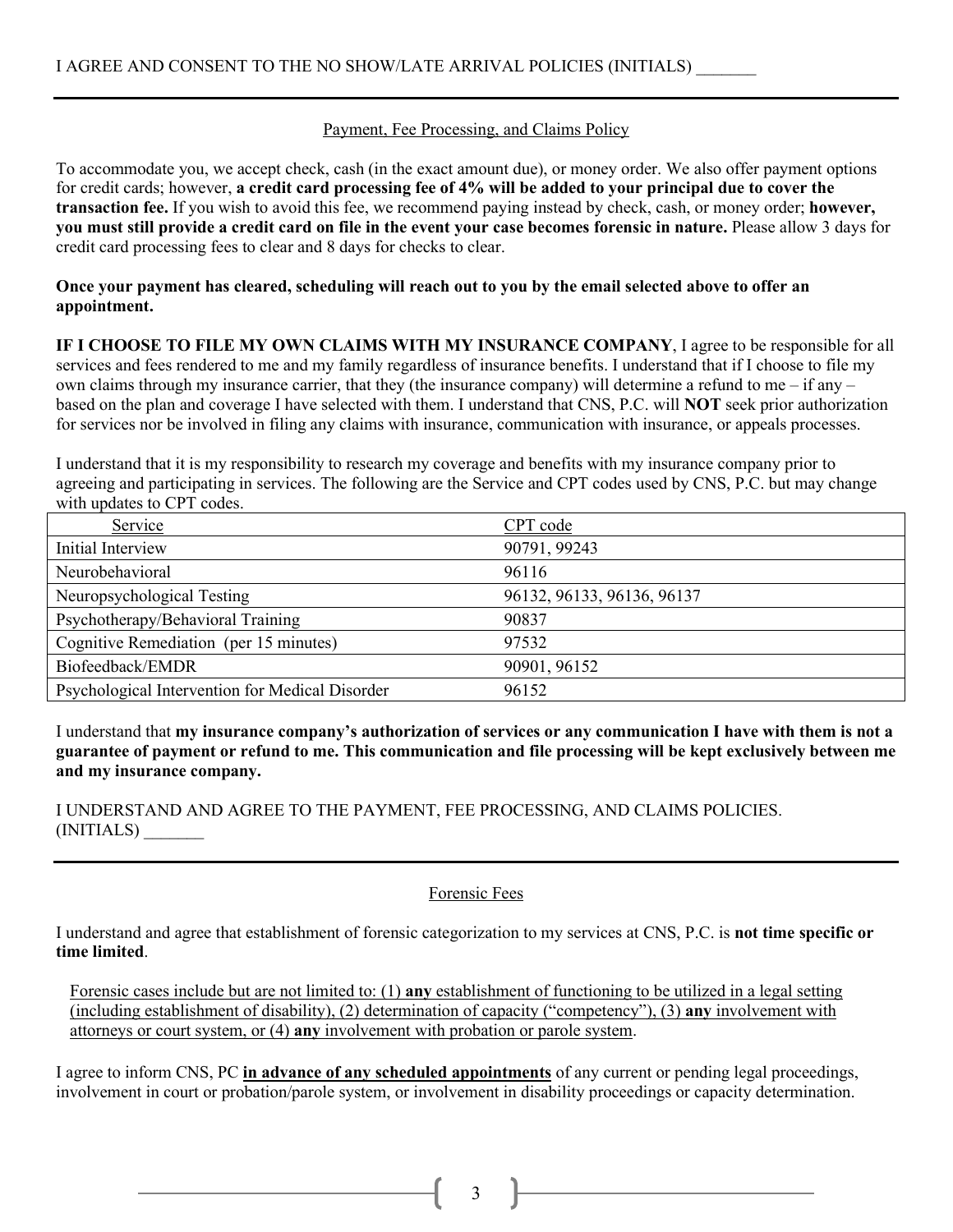As a result, I understand and agree that if my case is determined **at any time** to be forensic in nature (including receiving legal documents, court orders, disability determination, social security requests, and similar documents on your behalf by a third-party entity), then **forensic rates will be applied and based on time spent on the case**.

By signing and pursuing services with Carmel Neuropsychology Services, P.C., I will be fully responsible for payment for any **additional expenses for services** rendered for **any time spent on the case** that I may have not already paid consistent with the providers billed hourly FORENSIC rate and **I hereby authorize immediate payment of the difference to my card on file**.

Current and/or pending legal proceedings/court involvement/parole or probation system/disability or capacity determination (If applicable). PLEASE ATTACH A SEPARATE RELEASE OF INFORMATION FOR EACH PARTY:

Court/Entity/Third Party Involved: \_\_\_\_\_\_\_\_\_\_\_\_\_\_\_\_\_\_\_\_\_\_\_\_\_\_\_\_\_\_\_\_\_\_\_\_\_\_\_\_\_\_\_\_\_\_\_\_\_\_\_\_\_\_\_\_\_\_

Attorney Name:

Contact Information:

## I UNDERSTAND THE FORENSIC DEFINITION AND AGREE TO BE FULLY RESPONSIBLE FOR ANY ADDITIONAL FEES FOR TIME SPENT ON MY CASE AND AUTHORIZE PAYMENT TO MY CREDIT CARD ON FILE. (INITIALS)

## Evaluation Service Plans

## CNS, P.C. offers **3 flat rate Evaluation service plans**. Please carefully review and **select which option you would like**:

| A: Brief Evaluation                                                          |                                                                                                                                  | <b>B</b> : Comprehensive Evaluation                                                                                                                                                                                                                                                                                                                          |                                               |  |
|------------------------------------------------------------------------------|----------------------------------------------------------------------------------------------------------------------------------|--------------------------------------------------------------------------------------------------------------------------------------------------------------------------------------------------------------------------------------------------------------------------------------------------------------------------------------------------------------|-----------------------------------------------|--|
| Pros:<br>Fastest to complete<br>Cheapest service                             | Cons:<br>Limited evaluation<br>Only receive test scores<br>Provisional, not definitive diagnosis<br>No records or history review | Pros:<br>Personalized full report<br>Functional brain mapping<br>Functional application<br>Incorporated history<br>Incorporated records review<br>Clear differential diagnosis<br>Optimal for treatment outcome                                                                                                                                              | Cons:<br>More expensive<br>Slower to complete |  |
| A: What You Receive<br>Brief testing<br>Test scores<br>Provisional diagnosis |                                                                                                                                  | B: What You Receive Initial<br>Interview and Neurobehavioral (max 1 hr)<br>Records review<br><b>Two 3-hour testing sessions</b><br>Results analyzed and interpreted<br>Comprehensive report and impressions<br>Functional brain mapping<br>Functional application<br>Personalized treatment recommendations<br>Feedback session (max 1hr) to discuss results |                                               |  |

## **C**: Forensic Neuropsychological Evaluation

These will be billed at a flat rate for any time spent on the case whether face to face or not. Each forensic evaluation is unique and requires a different amount of time and services. Please contact [billing@carmelneuro.com](mailto:billing@carmelneuro.com) to discuss options and how to set up a retainer for services.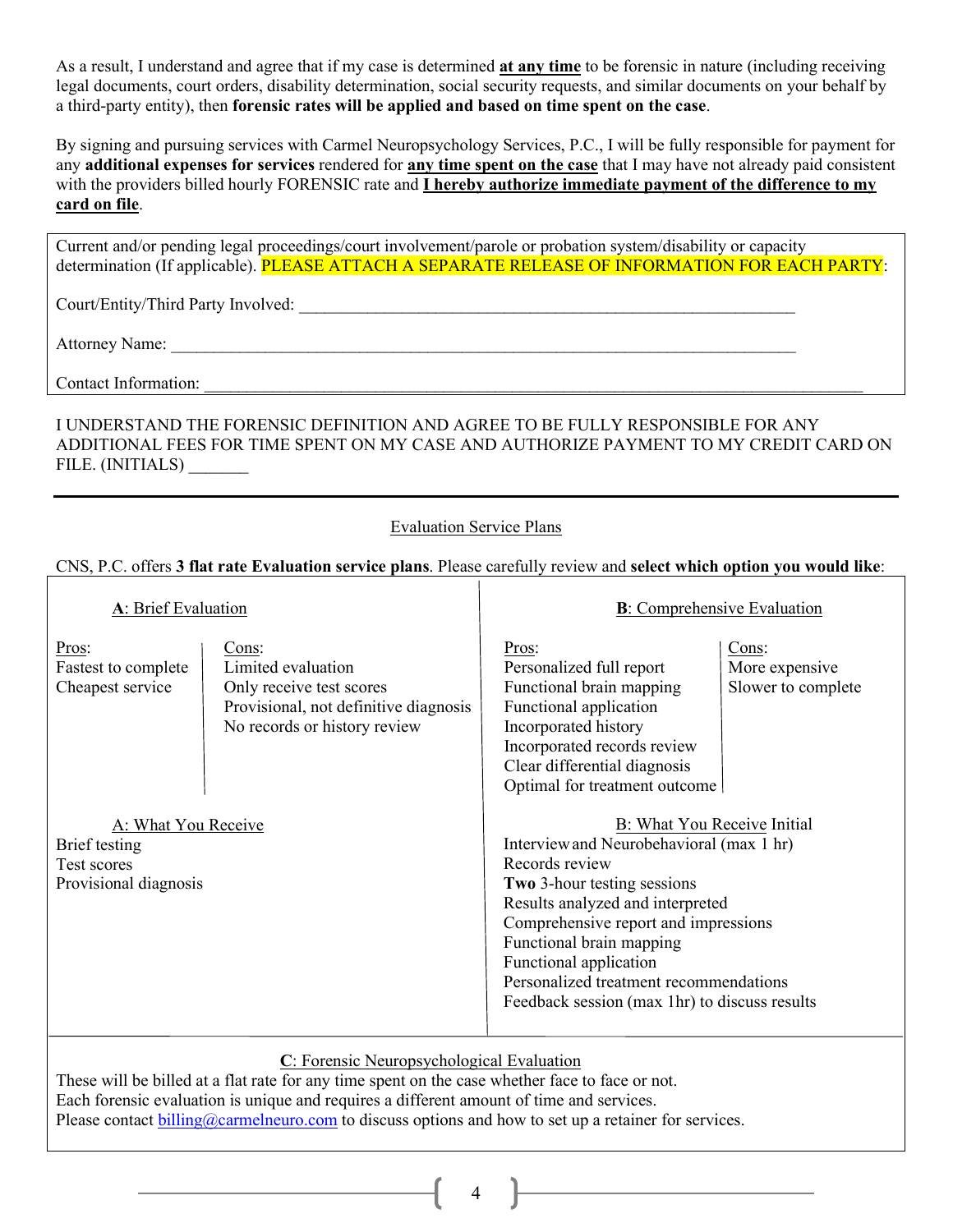### **By signing below, I authorize payment for the option selected below**.

I choose to pursue option  $[**please** check box(es) below as applicable]$ :

#### **Evaluation Services**

 $\Box$  A: Brief Evaluation (\$900) Reason for Referral:

Instructions - Return this completed form (and POA/GUARDIAN FORMS IF APPLICABLE) **with your payment.** After your payment has cleared, scheduling will reach out to you.

**B:** Comprehensive Evaluation (\$4200)

Instructions - Return this completed form **AND** the completed **Developmental History (age specific)** (and POA/GUARDIAN FORMS IF APPLICABLE) **with your payment**. After your payment has cleared, scheduling will reach out to you.

 $\Box$  C: Forensic Evaluation (Contact for pricing)

Instructions – Due to the unique nature of each Forensic Case, please submit this completed form (and POA/GUARDIAN FORMS IF APPLICABLE) t[o billing@carmelneuro.com](mailto:billing@carmelneuro.com) for your individualized proposal.

#### **Treatment Services**

CNS, P.C. also offers the following other services (check as appropriate):

Instructions – For any of the treatment services below return this completed form (and POA/GUARDIAN FORMS IF APPLICABLE) with your payment. **You may pay for multiple sessions if desired.**  $\Box$  D: Consultation (\$300 for 50 minute session)

 $\Box$  E: Sport Performance Coaching (\$1000 per month)

- $\Box$  F: Biofeedback (\$300 per session)
- $\Box$  G: Cognitive Remediation (\$300 per session)

 $\Box$  H: Cognitive Training/Enhancement (\$300 per session)

 $\Box$  I: Psychotherapy/Behavioral Training (\$300 per session)

 $\Box$  J: Psychological Interventions for Medical Disorders (\$300 per session)

**Payment Method (If paying by cash, check, or money order, please mail the payment to our office address)**

| Cash | $\Box$ Money order/Check | $\Box$ Credit Card (note processing fee you agreed to above) |
|------|--------------------------|--------------------------------------------------------------|
|      |                          | Name on Card:<br>Card Number:<br>Expiration MM/YY:<br>CVV:   |
|      |                          | Zip associated to the card:                                  |

**I hereby authorize payment for the services I have checked above for the amount specified. A credit card must be on file in the event your case becomes forensic as noted above.** (Payment clear before an appointment is scheduled).

**\_\_\_\_\_\_\_\_\_\_\_\_\_\_\_\_\_\_\_\_\_\_\_\_\_\_\_\_\_\_\_\_\_\_\_\_\_\_\_\_\_\_ \_\_\_\_\_\_\_\_\_\_\_\_\_\_\_\_\_\_\_\_\_\_\_\_\_\_** 

Patient/Guardian/POA Signature Date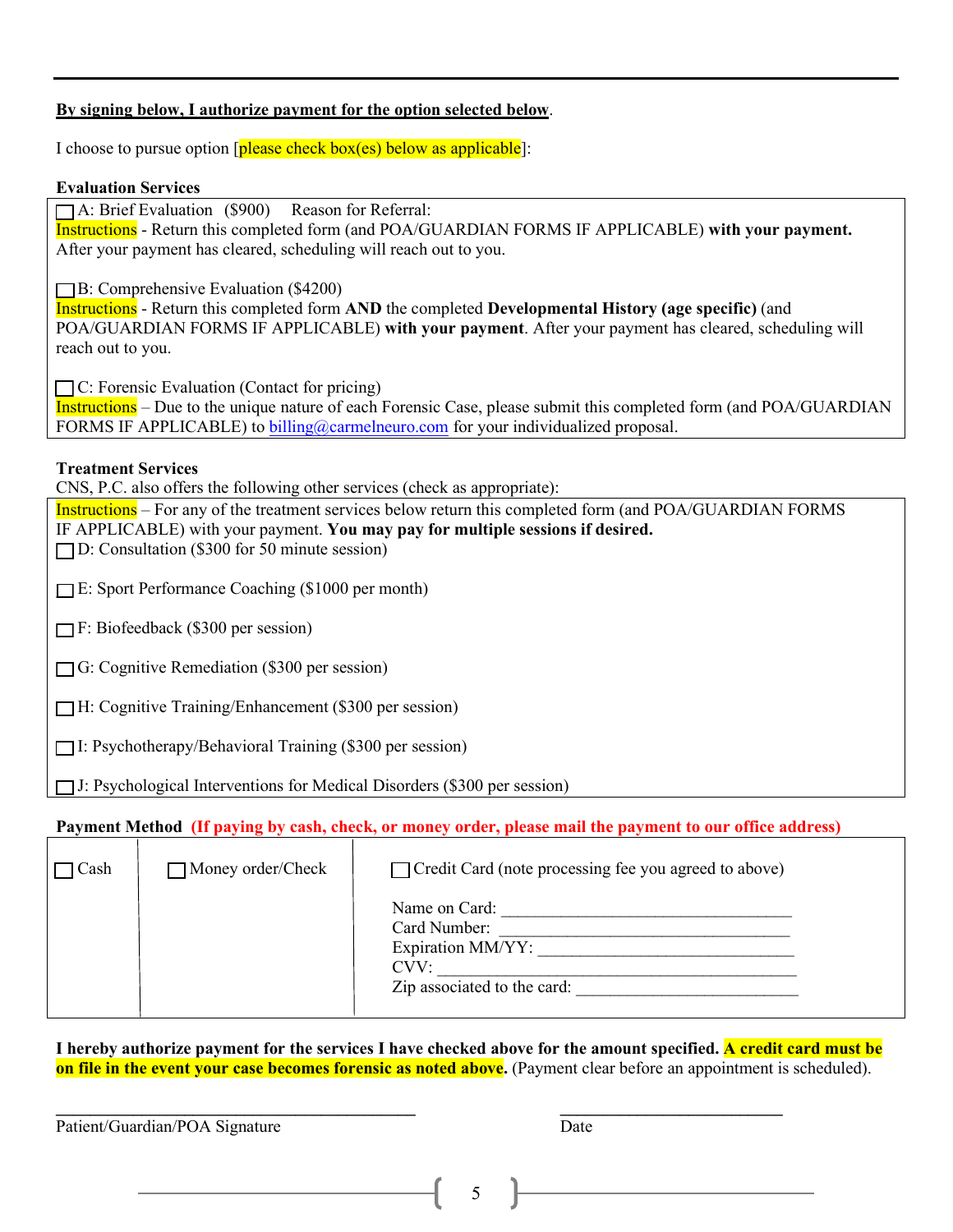#### Conduct

I hereby agree to be responsible for me and my family member's conduct while in the waiting room, and I agree that I will leave the office out of respect for quiet needed for other patients if necessary. Additionally, I agree to silence cell phones or electronic devices and step outside for phone conversations.

If I make a mess or my family members makes a mess in the office, I will clean it up.

No food or drink will be allowed in the office. Any snacks or drinks safely stored (unopened) and must be consumed outside of the office.

I agree to keep my shoes and feet off of the furniture in the office.

I hereby agree that if there is damage to CNS, PC property or evaluation materials as a result of my or my family member's actions that I will be fully responsible for the complete replacement costs and **I authorize payment immediately with the credit card on file**.

I understand that CNS, PC has a **zero-tolerance** policy for profanity, verbal threats, harassment, or acts of violence of any kind.

This includes: (1) Actions taken or words conveyed with the purpose to intimidate, threaten, or harass; (2) Using profanities or obscenities; (3) Raising one's voice above an appropriate level; (4) Personal attacks; (5) Gesturing in a manner that causes one to fear for their safety; (6) Invading, or remaining in one's personal space after being asked to move away; (7) Physically blocking others from moving about freely; or (8) Using physical force, or threat of physical force.

This behavior **will not be tolerated**, and this will result in **immediate** termination of services with CNS, PC regardless of the stage of completion or progress in the evaluation or treatment **without refund of any previously processed payments for services**. Staff and patients have the right to a safe, serene, and respectful environment at all times.

I AGREE TO ABIDE BY THE POLICIES OF CONDUCT TO ENSURE SAFETY TO MYSELF AND OTHERS. (INITIALS) \_\_\_\_\_\_\_

#### Preparation for Your Appointment

I understand and agree that all required forms (including POA/GUARDIAN FORMS IF APPLICABLE) and payments must be completed and returned **before** an appointment will be provided.

I will read the what to expect and FAQ pages of the website and agree to follow up to date postings as noted.

I understand that in an effort to sanitize the office space and in order to ensure optimal safety for patients and staff, the office door will **remain locked** at all times. You will be admitted to your appointment when your appointment begins.

You will be required to wear an N95 mask or better at all times while in the office regardless of vaccination status. This is to protect and respect others (including those immunocompromised).

I understand that all communication will be done in a written format and email is the preferred method of communication. I agree to regularly check and respond timely to all emails sent to the designated email I have provided above. The purpose of this method of communication is for multiple reasons including to fully document everything being communicated, so patients have a record and access to all information at all times, and to accommodate all cognitive abilities. At times, I may receive text message reminders to the cell phone listed above in regards to these important written communications to my email listed on this form above.